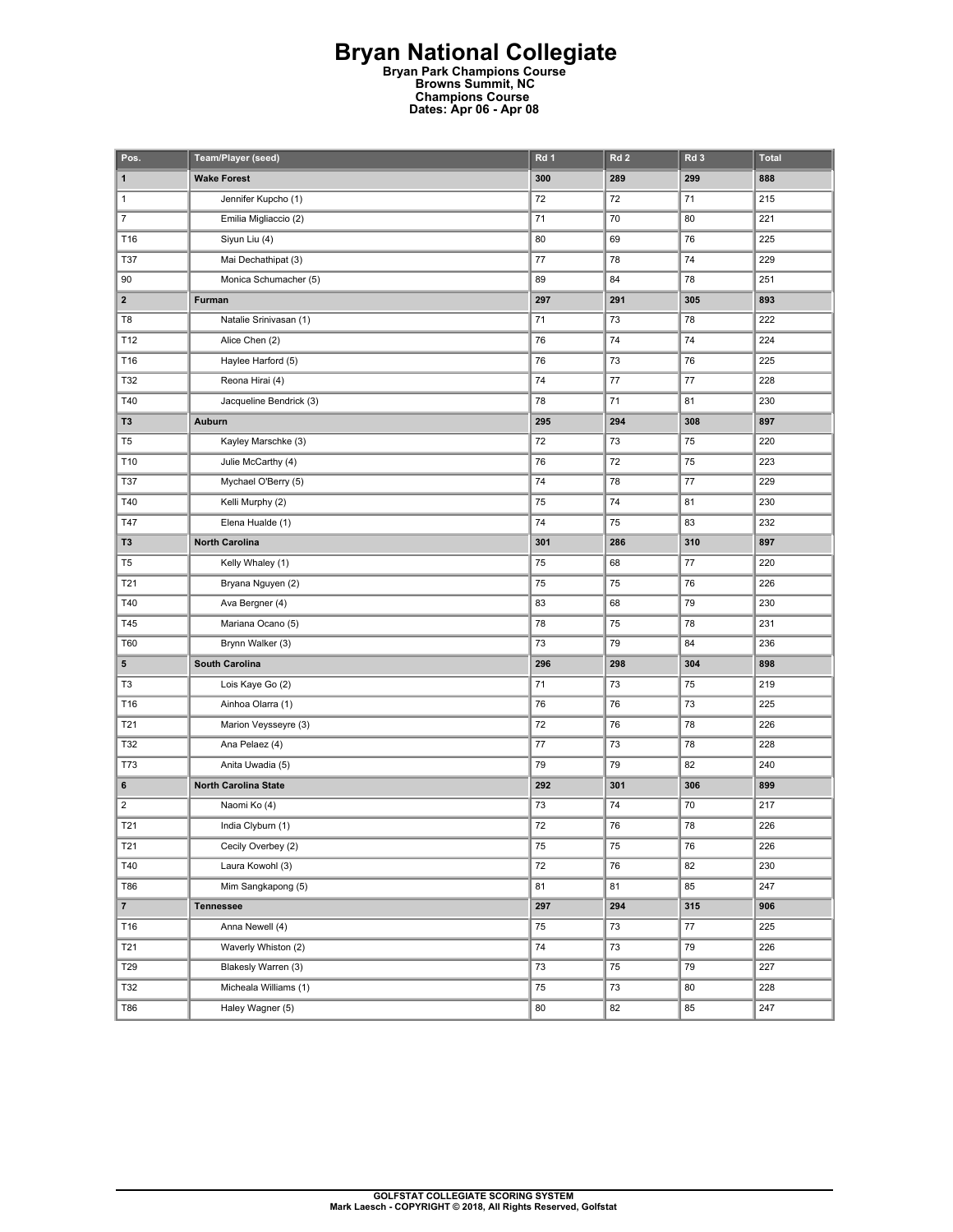| Pos.            | Team/Player (seed)                          | Rd 1 | Rd <sub>2</sub> | Rd <sub>3</sub> | <b>Total</b> |
|-----------------|---------------------------------------------|------|-----------------|-----------------|--------------|
| 8               | Michigan                                    | 291  | 309             | 310             | 910          |
| T12             | Ashley Kim (1)                              | 72   | 74              | 78              | 224          |
| T29             | Emily White (3)                             | 73   | 76              | 78              | 227          |
| T40             | Alisa Snyder (4)                            | 72   | 82              | 76              | 230          |
| T47             | Elodie Van Dievoet (2)                      | 74   | 80              | 78              | 232          |
| T63             | Hannah Ghelfi (5)                           | 79   | 79              | 79              | 237          |
| 9               | Clemson                                     | 297  | 297             | 321             | 915          |
| T <sub>3</sub>  | Sydney Legacy (2)                           | 73   | 73              | 73              | 219          |
| T47             | Alice Hewson (1)                            | 72   | 75              | 85              | 232          |
| <b>T53</b>      | Kennedy Swann (4)                           | 76   | 79              | 78              | 233          |
| T60             | Ana Paula Valdes (3)                        | 78   | 73              | 85              | 236          |
| 82              | Marisa Messana (5)                          | 76   | 76              | 92              | 244          |
| 10              | Miami                                       | 307  | 307             | 303             | 917          |
| T12             | Dewi Weber (2)                              | 75   | 73              | 76              | 224          |
| T32             | Renate Grimstad (1)                         | 76   | 78              | 74              | 228          |
| T45             | Macarena Aguilera (3)                       | 76   | 80              | 75              | 231          |
| <b>T55</b>      | Kristyna Frydlova (4)                       | 80   | 76              | 78              | 234          |
| 11              | Virginia                                    | 299  | 306             | 316             | 921          |
| T29             | Morgan Gonzales (3)                         | 75   | 75              | 77              | 227          |
| T37             | Katharine Patrick (1)                       | 75   | 77              | 77              | 229          |
| T47             | Anna Redding (4)                            | 73   | 78              | 81              | 232          |
| <b>T53</b>      | Beth Lillie (2)                             | 76   | 76              | 81              | 233          |
| 89              | Julia Ford (5)                              | 82   | 81              | 86              | 249          |
| 12              | <b>UCF</b>                                  | 308  | 303             | 311             | 922          |
| T21             | Kaeli Jones (1)                             | 74   | 75              | 77              | 226          |
| T32             | Chinatsu Kobayashi (5)                      | 75   | 74              | 79              | 228          |
| T <sub>55</sub> | Maria Balcazar (2)                          | 80   | 76              | 78              | 234          |
| <b>T73</b>      | Nicolette Donovan (4)                       | 79   | 78              | 83              | 240          |
| <b>T78</b>      | Ana Laura Collado (3)                       | 85   | 79              | 77              | 241          |
| 13              | <b>Notre Dame</b>                           | 304  | 295             | 325             | 924          |
| T12             | Emma Albrecht (1)                           | 73   | 72              | 79              | 224          |
| T21             | Mia Ayer (5)                                | 73   | 71              | 82              | 226          |
| T63             | Isabella DiLisio (4)                        |      |                 | 82              | 237          |
|                 |                                             | 78   | 77              |                 |              |
| <b>T68</b>      | Abby Heck (3)                               | 80   | 76              | 83              | 239          |
| T78             | Maddie Rose Hamilton (2)                    | 83   | 76              | 82              | 241          |
| 14              | Kentucky                                    | 313  | 296             | 316             | 925          |
| T10             | Leonie Bettel (1)<br>Isabelle Johansson (4) | 74   | 72              | $77 \,$         | 223          |
| T47             |                                             | 79   | 73              | 80              | 232          |
| <b>T58</b>      | Sarah Shipley (2)                           | 80   | 74              | 81              | 235          |
| T60             | Ale Walker (3)                              | 80   | 78              | 78              | 236          |
| T73             | Grace Rose (5)                              | 80   | 77              | 83              | 240          |
| $15\,$          | <b>Colorado State</b>                       | 308  | 306             | 316             | 930          |
| T16             | Katrina Prendergast (2)                     | 74   | 77              | 74              | 225          |
| T21             | Ellen Secor (1)                             | 79   | 71              | 76              | 226          |
| T68             | Jessica Sloot (4)                           | 79   | 79              | 81              | 239          |
| T83             | Brooke Nolte (5)                            | 76   | 84              | 85              | 245          |
| T86             | Haley Greb (3)                              | 83   | 79              | 85              | 247          |
| 16              | Charlotte                                   | 313  | 309             | 319             | 941          |
| T47             | Siarra Stout (3)                            | 81   | 76              | 75              | 232          |
| T66             | Ellinor Sudow (4)                           | 79   | 80              | 79              | 238          |
| T73             | Ashley Fowler (2)                           | 81   | 77              | 82              | 240          |
| T73             | Jillian Farrell (5)                         | 77   | 76              | 87              | 240          |
| T78             | Madison Barnett (1)                         | 76   | 82              | 83              | 241          |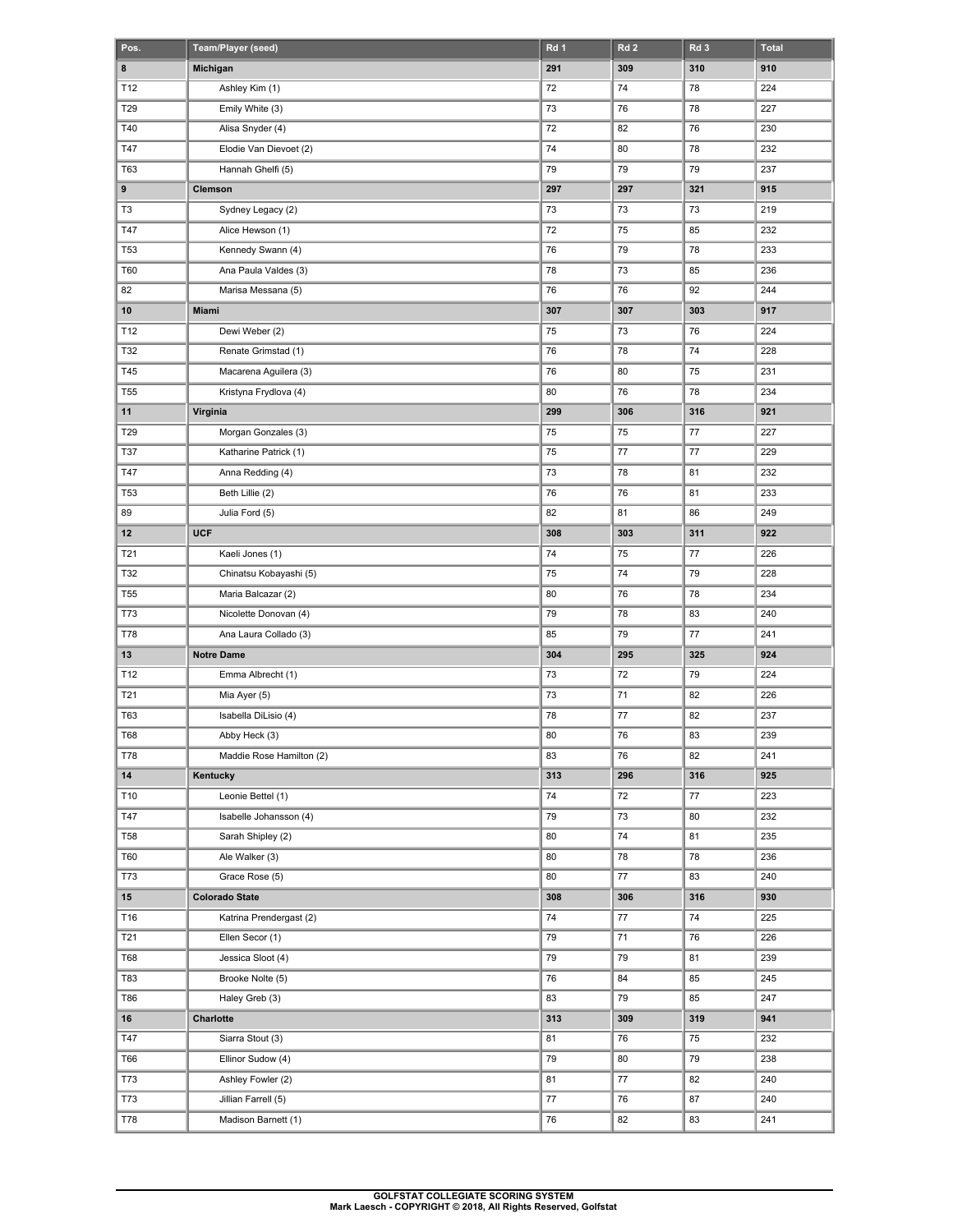| Pos.           | <b>Team/Player (seed)</b> | Rd <sub>1</sub> | <b>Rd 2</b> | Rd <sub>3</sub> | <b>Total</b> |
|----------------|---------------------------|-----------------|-------------|-----------------|--------------|
| 17             | Georgetown                | 308             | 309         | 327             | 944          |
| T <sub>8</sub> | Christina Parsells (4)    | 74              | 72          | 76              | 222          |
| T66            | Jacquelyn Eleey (1)       | 79              | 80          | 79              | 238          |
| T68            | Alexa Popowitz (5)        | 75              | 79          | 85              | 239          |
| <b>T83</b>     | Pendleton Bogache (3)     | 80              | 78          | 87              | 245          |
| T91            | Ashley Fitzgibbons (2)    | 83              | 80          | 89              | 252          |